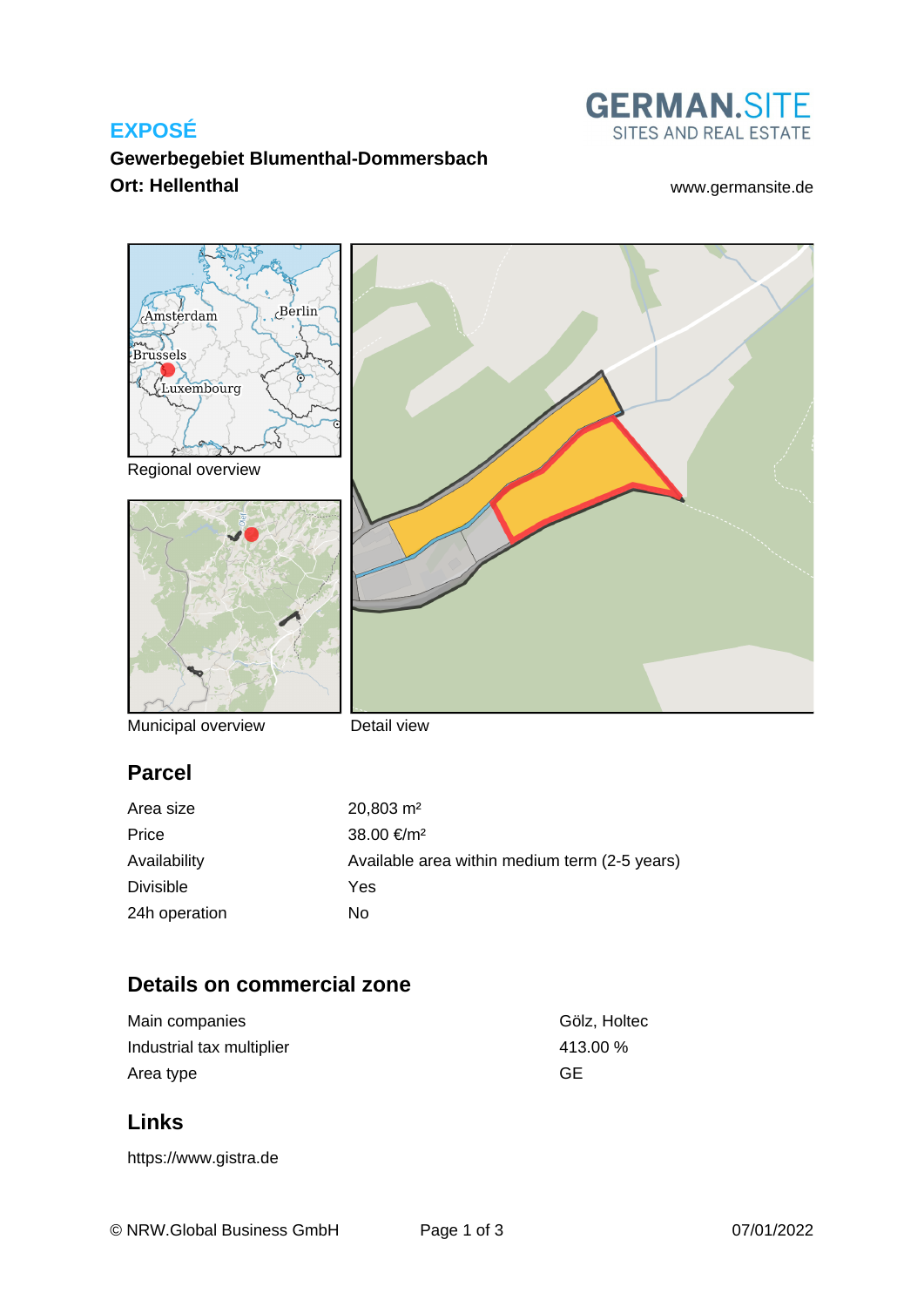## **EXPOSÉ**



**Gewerbegebiet Blumenthal-Dommersbach Ort: Hellenthal** [www.germansite.de](http://www.germansite.de)

## **Transport infrastructure**

| Freeway      | A1         | 30 km |
|--------------|------------|-------|
| Airport      | Köln-Bonn  | 80 km |
| Port         | Köln       | 80 km |
| Rail freight | Euskirchen | 40 km |

## **Information about Hellenthal**

Hellenthal successfully blends tradition with progress. Castles, churches, and scenic beauty coexist with modern industry. The businesses located in the Hellenthal and Blumenthal valleys employ a workforce of 1,500 and are the economic backbone of the local community. These enterprises maintain an internationally renowned industrial tradition stretching back to the middle of the 19th century.